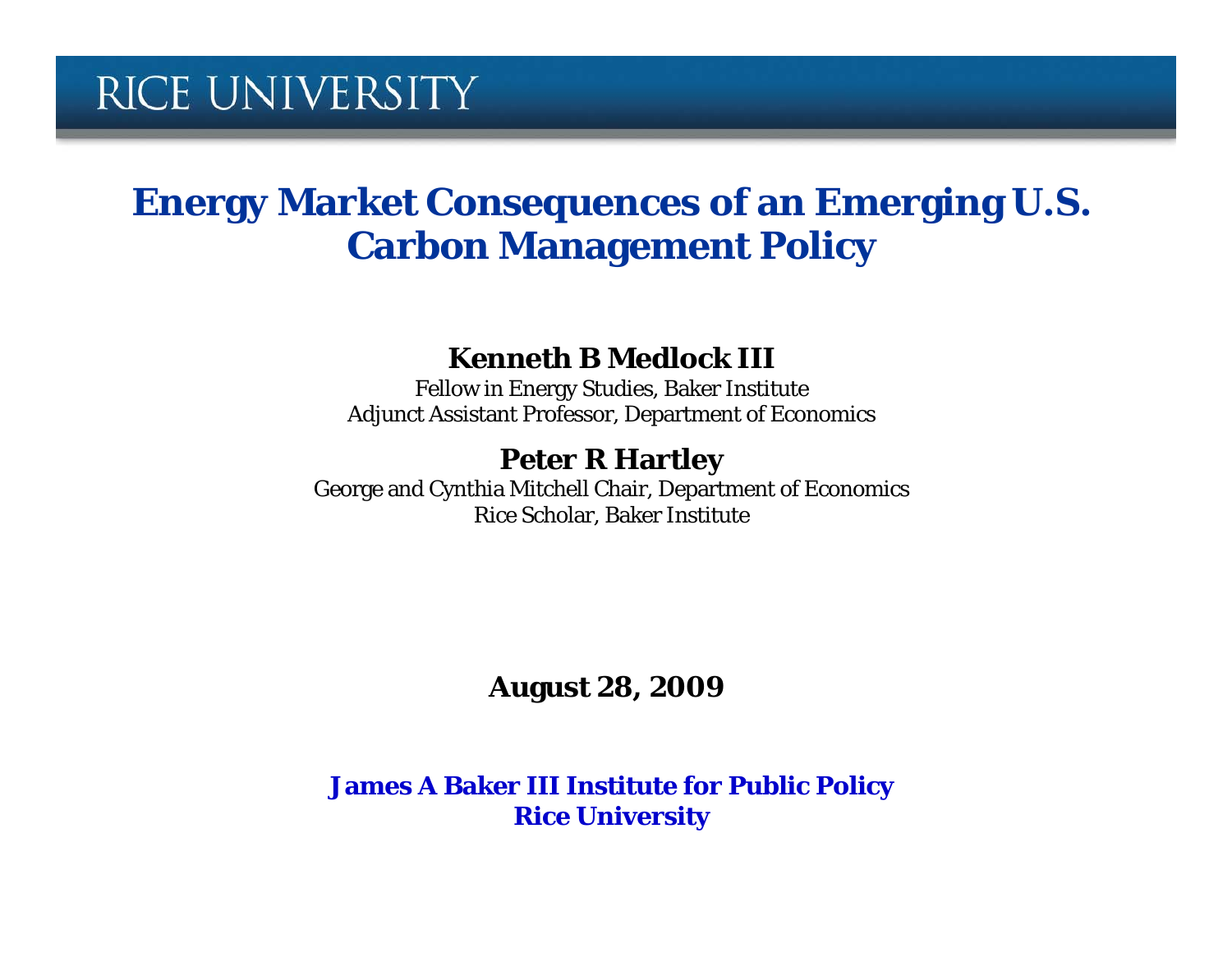# **Study Scope**

- Currently, we are expanding the RWGTM to explicitly account for:
	- Explicit competition among fuels
	- Trade in industrial output and electricity
	- Substitution possibilities in transportation
- A scenario approach will be used to examine and compare various outcomes under different sets of assumptions.
	- Various degrees of CO2 constraint and the associated implications for CO2 pricing, energy use and energy prices will be investigated.
	- The effect of changes to operating and capital costs of alternative technologies and other key assumptions will be examined.
	- The rate of technological innovation will be varied.
	- Regional, disconnected policies versus harmonized, international policies.
	- How do various policies influence the issue of carbon leakage?
- Today, we will discuss several model-related issues. We will first recall the basic implications for carbon price and fuel demands from our previous work…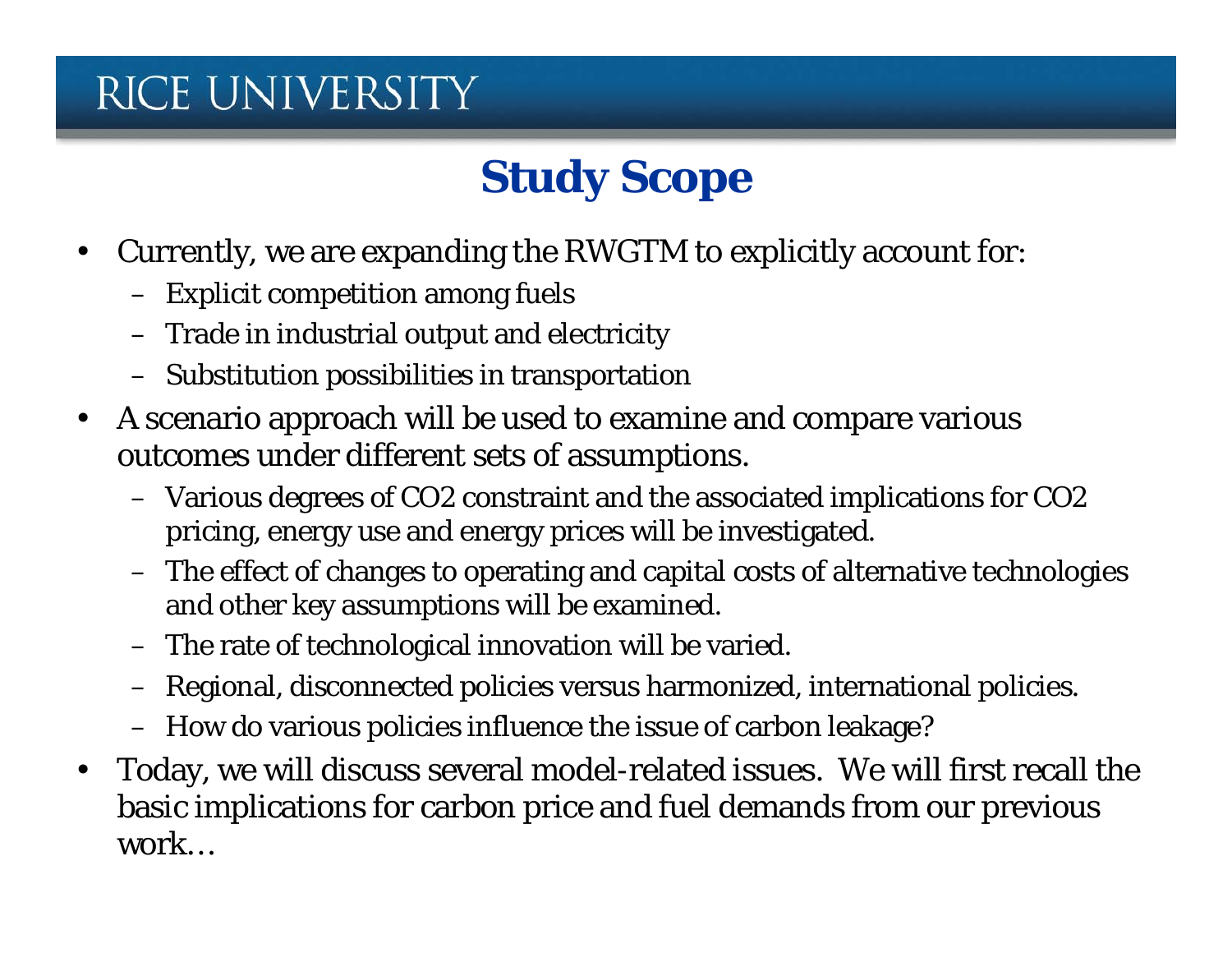# **Carbon Prices (Other Model outputs)**

- Carbon prices range significantly across scenarios.
	- Generally prices increase with restrictions
	- Rice model indicates prices needed to encourage investments in alternative.

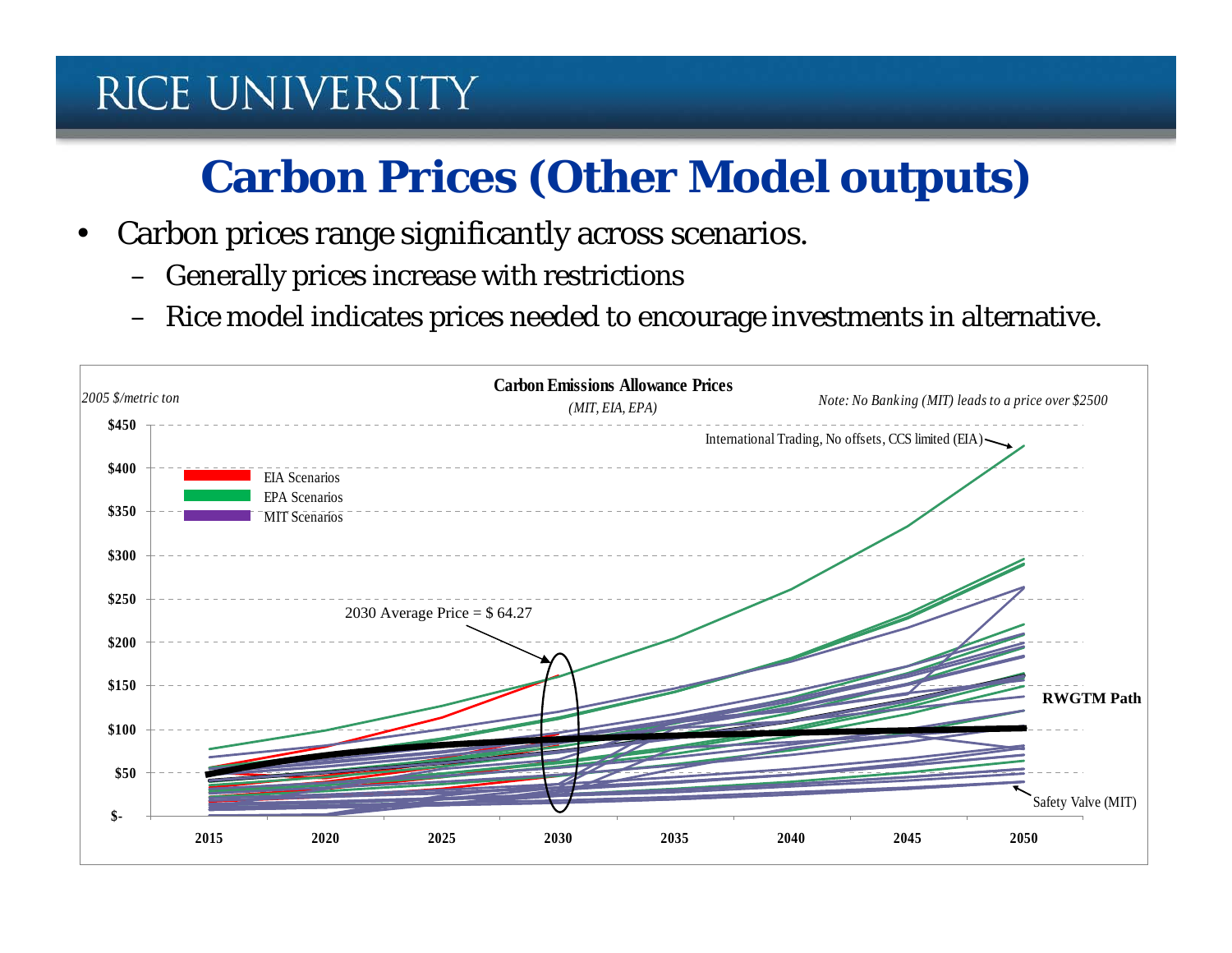#### **Natural Gas Demand**

- Trends vary significantly, as does timing.
	- Strong relationship between natural gas demand, CCS technology availability and assumptions regarding nuclear power.

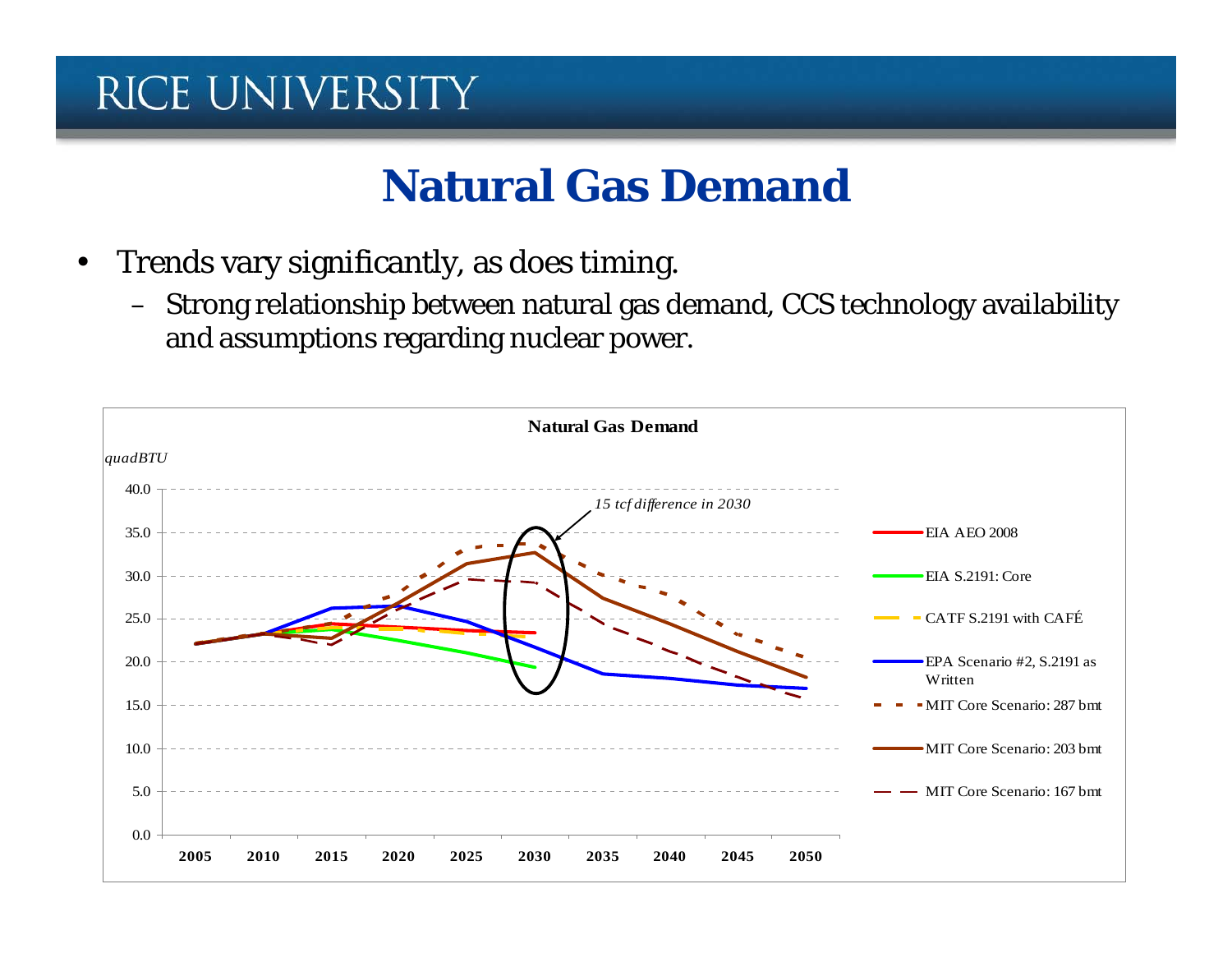#### **Reference Case**

- CO2 unconstrained
- Key observations:
	- Fuel shares in electricity generation more or less remain unchanged, although IGCC replaces conventional coal over time
	- Wind and biomass also gain share in electricity generation over time.
	- In transportation, natural gas share grows at the expense of gasoline in the near term but shares then stabilize.
	- In residential and commercial, natural gas displaces heating oil.
	- Fuel prices generally rise over time to almost double their 2005 levels by 2040. Prices stabilize thereafter.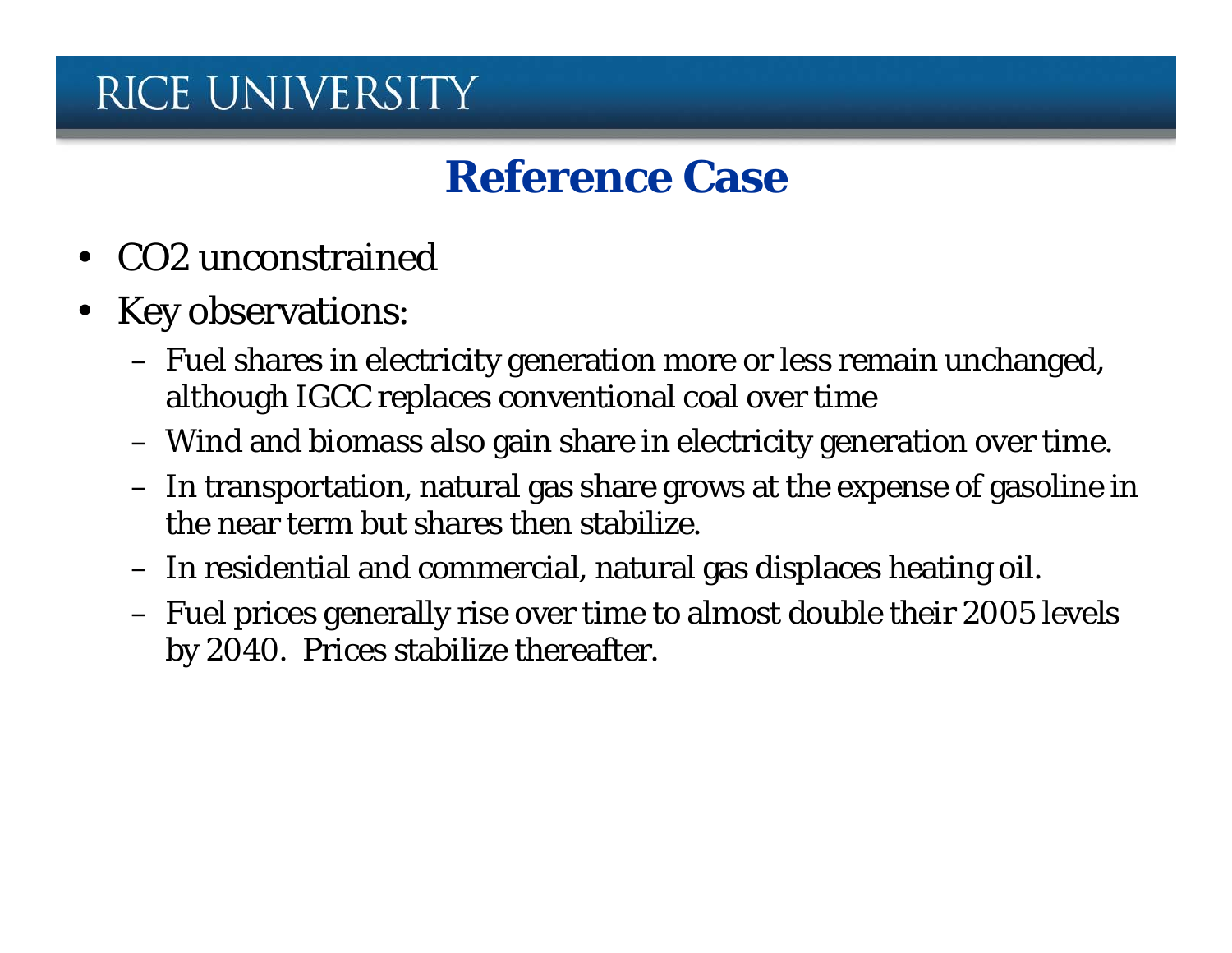## **Reference Case (cont.)**

• Fuel use in power generation, 2005-2030

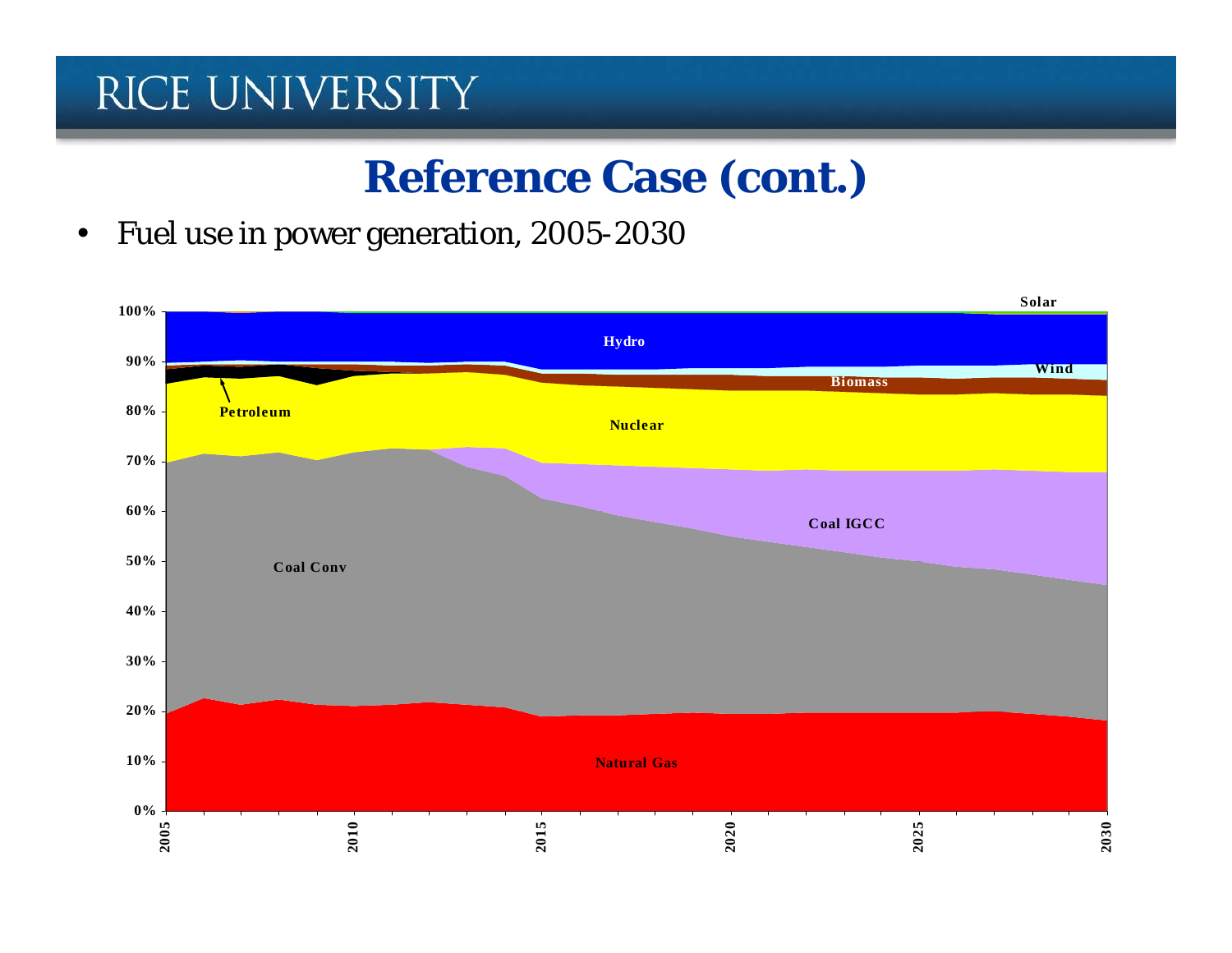#### **CO2 Constrained (Downstream)**

• Fuel use in power generation, 2005-2030

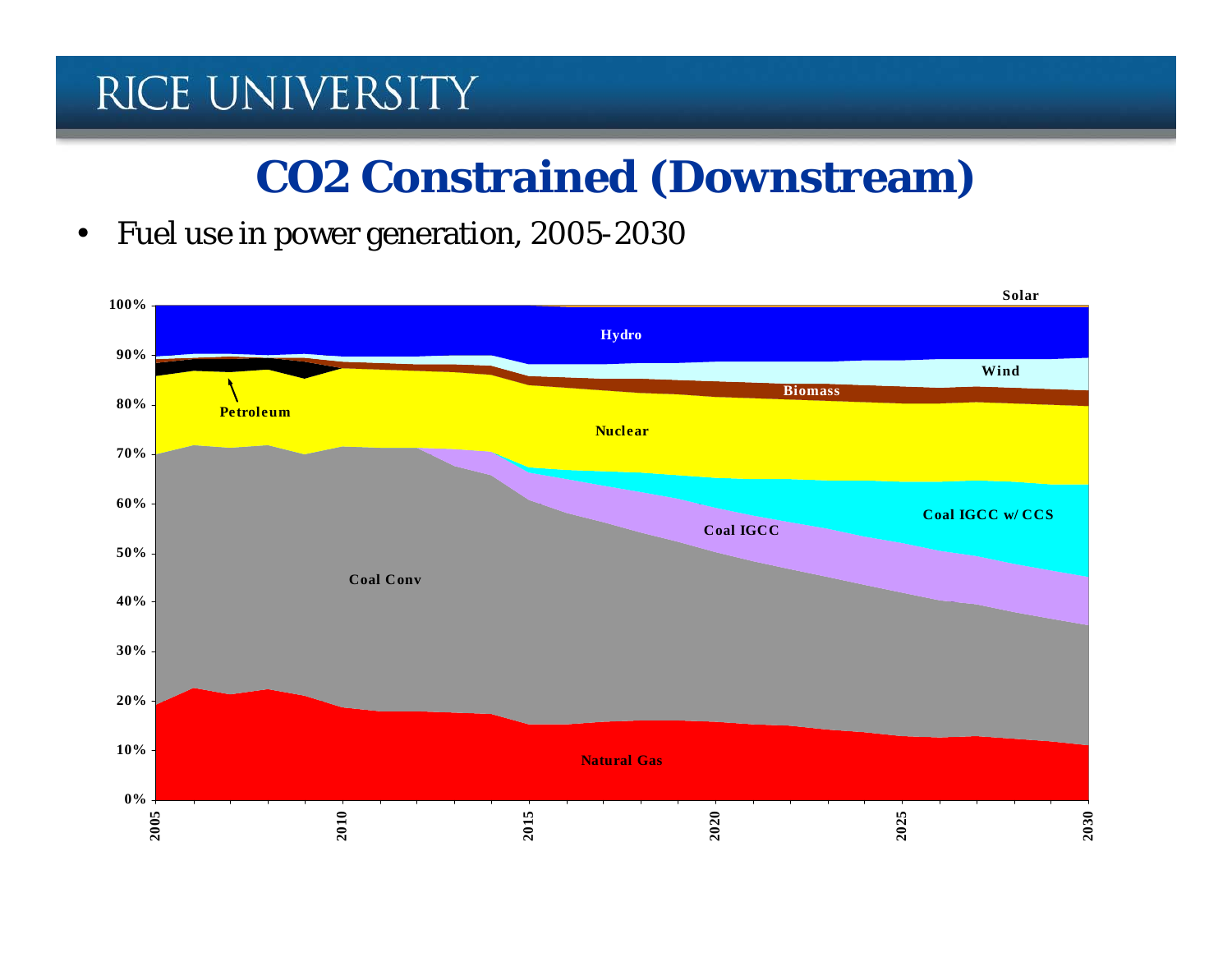#### **Discussion Items**

- Long Run F&D Costs... what is the appropriate reference point?
- Capex for Generation types, CTL, CCS and Alternative Energy
- Views on shale, flow/decline rates, costs, etc.
	- Current inputs
- Economic outlook
- Industrial demand relocation… "carbon leakage" issue.
	- Composition of load… what is exportable?
- Discussion of wind and other renewables for gas and electricity
- Approach to liberalization in European PL market/Russian domestic market. Model or not?
- When will investments begin to grow substantially in Iraq? Current view is 2015.
- When do backstops become relevant? Discuss the impact of R&D and the expected rate of innovation. Modeling to inform.
- What form of CO2 constraint should be modeled? Should we model scenarios or do we want to predict policy. What sort of issues do you see looming?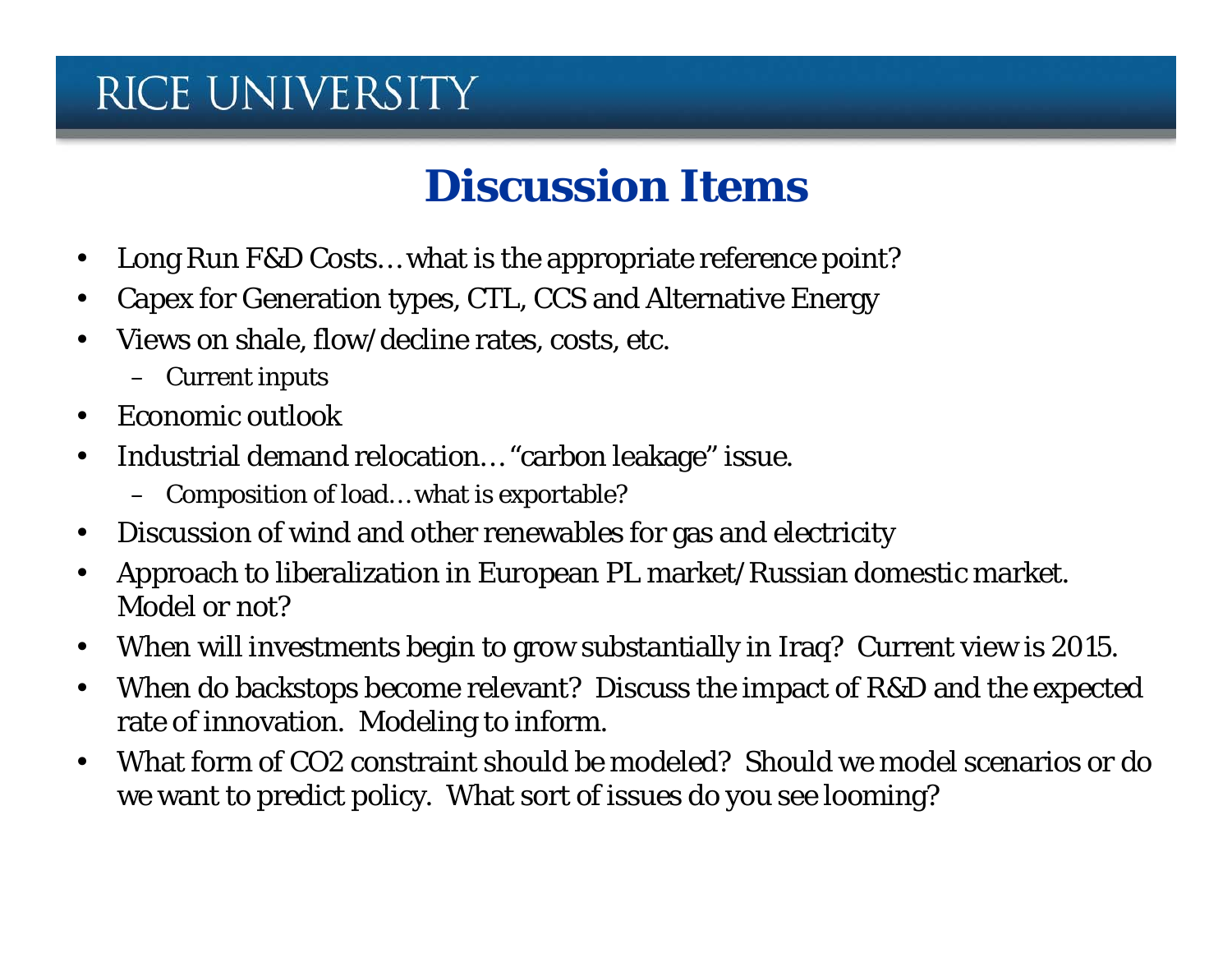#### **Long Run F&D Cost**

• Index to oil price... we currently assume a long run price of \$60 to establish costs

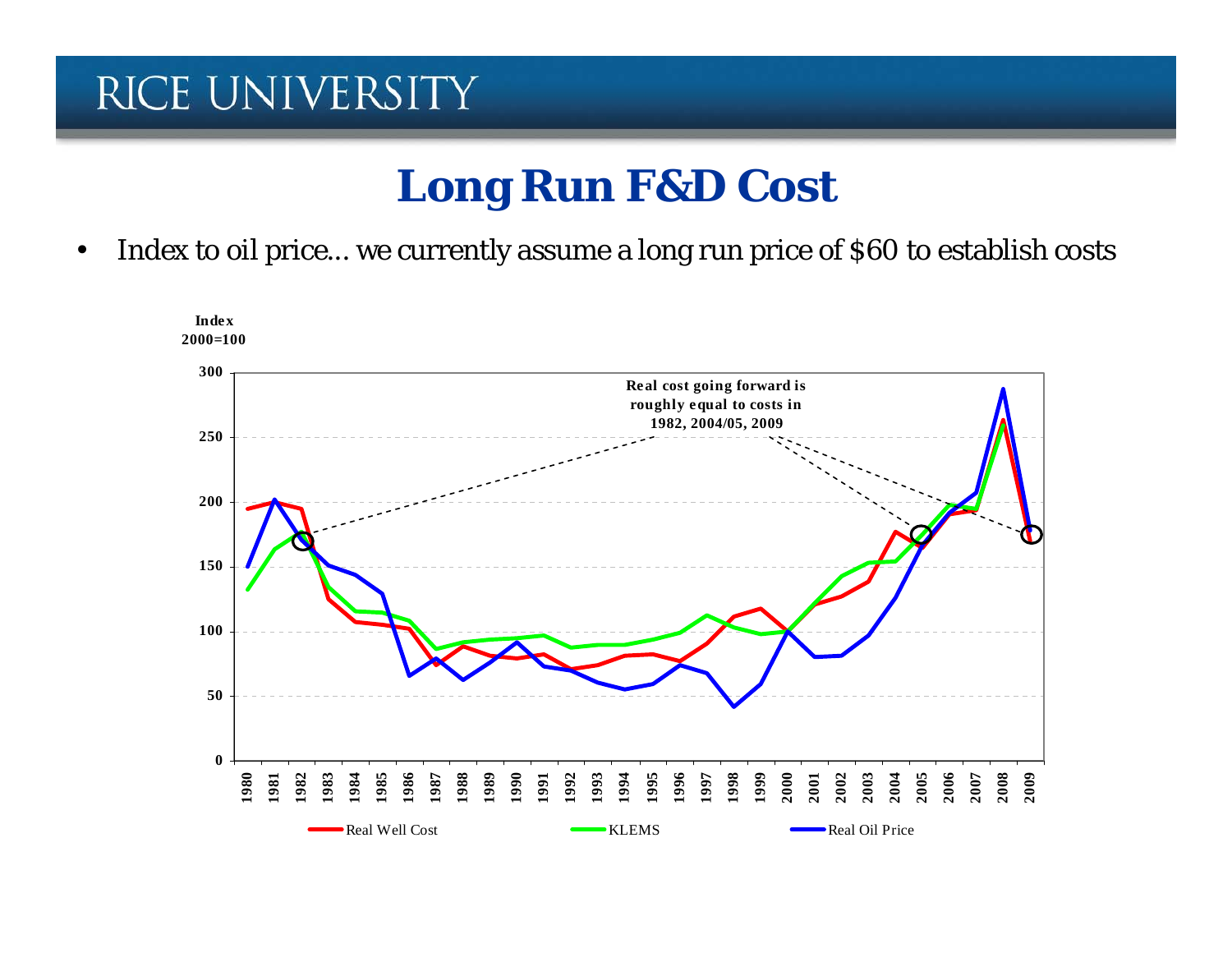#### **Capital Costs**

- Capital costs for Generation Sources
	- Two scenario tracks defined by DOE costs in one and industry-vetted costs in the other
	- In general, industry-vetted =  $1.8 \times$  DOE... is this a myopic view?

| <b>Technology</b>                             | <b>Total Overnight</b><br><b>Cost in 2007</b><br>$(2006 \frac{6}{\text{KW}})$ | Variable O&M <sup>5</sup><br>(million $2006$ $\frac{6}{\text{K}}$ W) | Fixed O&M <sup>5</sup><br>$(2006 \text{ $8/\text{kW}$})$ | Heat Rate in 2007 <sup>6</sup><br>(BTU/kWh) | <b>Heat Rate nth-of-a-kind</b><br>(BTU/kWh) |
|-----------------------------------------------|-------------------------------------------------------------------------------|----------------------------------------------------------------------|----------------------------------------------------------|---------------------------------------------|---------------------------------------------|
| Scrubbed Coal New                             | 1,534                                                                         | 4.46                                                                 | 26.79                                                    | 9,200                                       | 8,740                                       |
| Integrated Gasification Combined Cycle (IGCC) | 1,773                                                                         | 2.84                                                                 | 37.62                                                    | 8,765                                       | 7,450                                       |
| <b>IGCC</b> with CCS                          | 2,537                                                                         | 4.32                                                                 | 44.27                                                    | 10,781                                      | 8,307                                       |
| Conventional Gas/Oil Combined Cycle           | 717                                                                           | 2.01                                                                 | 12.14                                                    | 7,196                                       | 6,800                                       |
| Advanced Gas/Oil Combined Cycle (CC)          | 706                                                                           | 1.95                                                                 | 11.38                                                    | 6,752                                       | 6,333                                       |
| Advanced CC with CCS                          | 1,409                                                                         | 2.86                                                                 | 19.36                                                    | 8,613                                       | 7,493                                       |
| Conventional Combustion Turbine <sup>8</sup>  | 500                                                                           | 3.47                                                                 | 11.78                                                    | 10,833                                      | 10,450                                      |
| <b>Advanced Combustion Turbine</b>            | 473                                                                           | 3.08                                                                 | 10.24                                                    | 9,289                                       | 8,550                                       |
| <b>Fuel Cells</b>                             | 5,374                                                                         | 46.62                                                                | 5.50                                                     | 7,930                                       | 6,960                                       |
| <b>Advanced Nuclear</b>                       | 2,475                                                                         | 0.48                                                                 | 66.05                                                    | 10,400                                      | 10,400                                      |
| Distributed Generation - Base                 | 1,021                                                                         | 6.93                                                                 | 15.59                                                    | 9,200                                       | 8,900                                       |
| <b>Distributed Generation - Peak</b>          | 1,227                                                                         | 6.93                                                                 | 15.59                                                    | 10,257                                      | 9,880                                       |
| <b>Biomass</b>                                | 2,798                                                                         | 6.53                                                                 | 62.70                                                    | 8,911                                       | 8,911                                       |
| MSW - Landfill Gas                            | 1,897                                                                         | 0.01                                                                 | 111.15                                                   | 13,648                                      | 13,648                                      |
| Geothermal <sup>7, 9</sup>                    | 1,110                                                                         | 0.00                                                                 | 160.18                                                   | 35,376                                      | 33,729                                      |
| Conventional Hydropower <sup>9</sup>          | 1,551                                                                         | 3.41                                                                 | 13.59                                                    | 10,022                                      | 10,022                                      |
| Wind                                          | 1,434                                                                         | 0.00                                                                 | 29.48                                                    | 10,022                                      | 10,022                                      |
| Wind Offshore                                 | 2,886                                                                         | 0.00                                                                 | 87.05                                                    | 10,022                                      | 10,022                                      |
| Solar Thermal <sup>7</sup>                    | 3,744                                                                         | 0.00                                                                 | 55.24                                                    | 10,022                                      | 10,022                                      |
| Solar Photovoltaic <sup>7</sup>               | 5,649                                                                         | 0.00                                                                 | 11.37                                                    | 10,022                                      | 10,022                                      |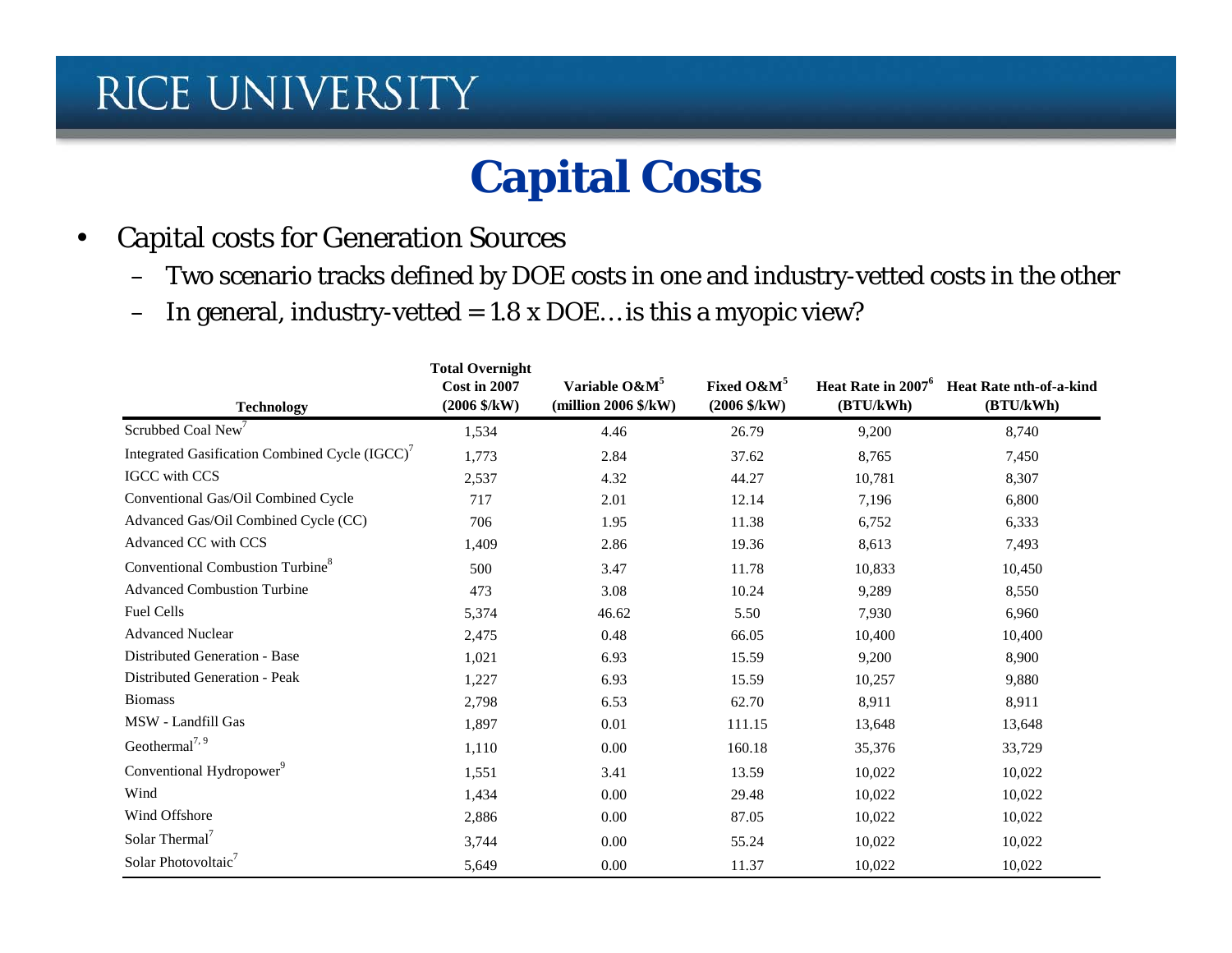#### **Selected Regional Natural Gas Prices**

- Increased trade leads to price differentials that reflect transport differentials
- NBP over HH by about 30 cents... (this is the result of shale)
- Longer term prices at Henry Hub (averages)
	- $-2010-2020$ : \$ 6.98  $2021-2030$ : \$ 7.79

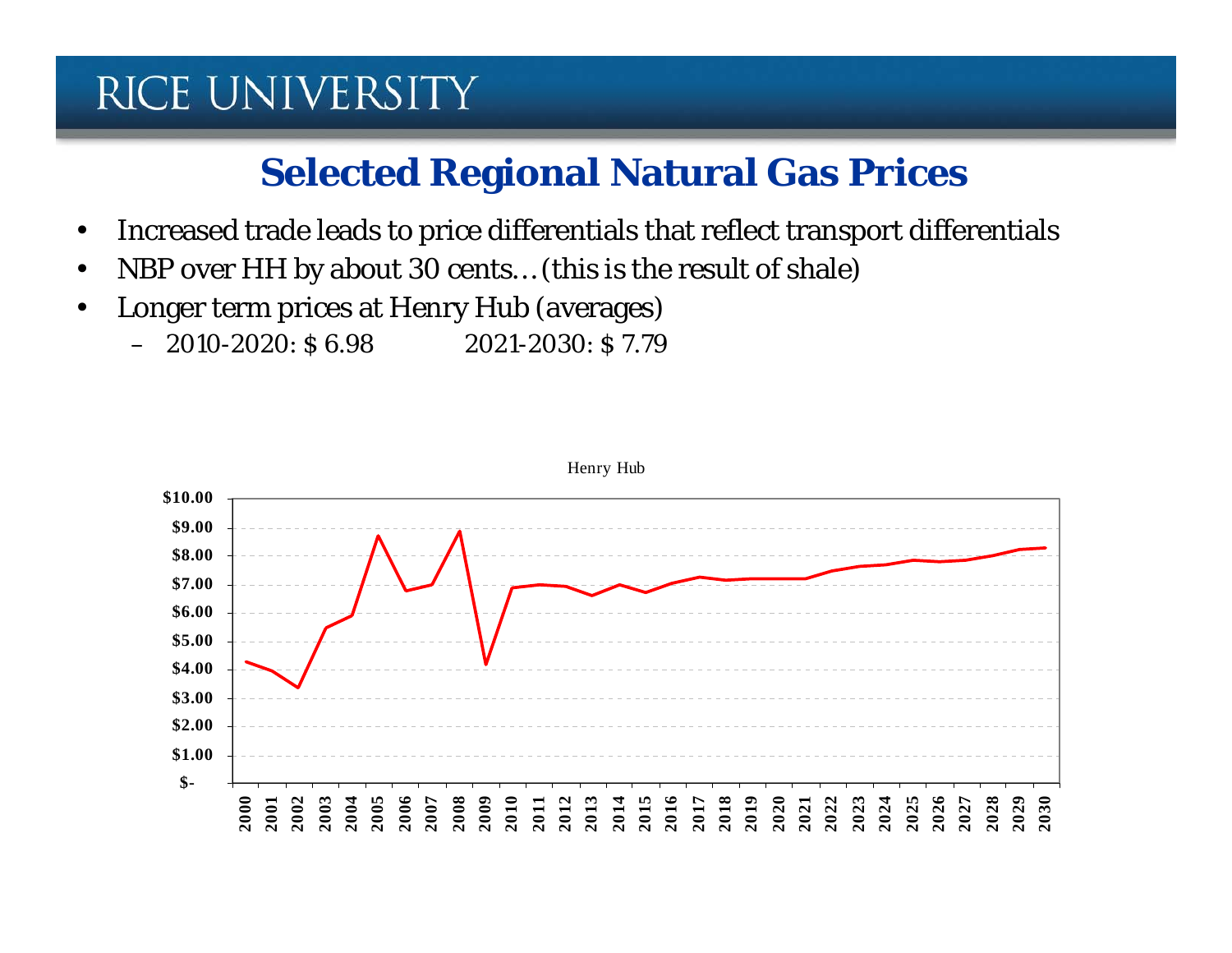# **Shale gas**

- Resource assessment is large. Cost curves assume about 80% of the resource is available at the associated "break-even" price.
- However, short run pressures can push cost in any given period higher.
- Costs have been falling, and may yet continue. Recent estimates from the PGC exceed current estimates in the model.



|                                     | Mean Technical     |
|-------------------------------------|--------------------|
|                                     | <b>Recoverable</b> |
|                                     | <b>Resource</b>    |
| <b>Antrim</b>                       | 13.2               |
| <b>Devonian/Ohio</b>                | 169.6              |
| <b>Utica</b>                        | 5.4                |
| <b>Marcellus</b>                    | 134.2              |
| <b>Marcellus T1</b>                 | $\overline{4}$     |
| <b>Marcellus T2</b>                 | $\overline{4}$     |
| <b>Marcellus T3</b>                 | 44                 |
| <b>NW Ohio</b>                      | 2.7                |
| <b>Devonian Siltstone and Shale</b> | 1.3                |
| <b>Catskill Sandstones</b>          | 11.7               |
| <b>Berea Sandstones</b>             | 6.8                |
| <b>Big Sandy (Huron)</b>            | 6.3                |
| <b>Nora/Haysi (Huron)</b>           | 1.2                |
| <b>New Albany</b>                   | 3.8                |
| Floyd/Chatanooga                    | 2.1                |
| <b>Haynesville</b>                  | 90.0               |
| <b>Haynesville T1</b>               | 36.0               |
| <b>Haynesville T2</b>               | 31.5               |
| <b>Haynesville T3</b>               | 22.5               |
| <b>Fayetteville</b>                 | 36.0               |
| <b>Woodford Arkoma</b>              | 8.0                |
| <b>Woodford Ardmore</b>             | 4.2                |
| <b>Barnett</b>                      | 54.0               |
| <b>Barnett T1</b>                   | 32.2               |
| <b>Barnett T2</b>                   | 21.8               |
| <b>Barnett and Woodford</b>         | 35.4               |
| <b>Palo Duro</b>                    | 4.7                |
| Lewis                               | 10.2               |
| <b>Bakken</b>                       | 1.8                |
| Niobrara (incl. Wattenburg)         | 1.3                |
| <b>Hilliard/Baxter/Mancos</b>       | 11.8               |
| <b>Lewis</b>                        | 13.5               |
| <b>Mowry</b>                        | 8.5                |
|                                     |                    |
| <b>Montney</b>                      | 30.0               |
| <b>Horn River</b>                   | 50.0               |

**Utica**

**Total US Shale**

**Total Canadian Shale**

**Total North America**

|                                     | <b>Mean Technically</b><br><b>Recoverable</b> |                                 |  |
|-------------------------------------|-----------------------------------------------|---------------------------------|--|
|                                     |                                               |                                 |  |
|                                     | <b>Resource</b>                               | <b>Breakeven Price</b>          |  |
| <b>Antrim</b>                       | 13.2                                          | $\overline{\mathbf{s}}$<br>6.50 |  |
| <b>Devonian/Ohio</b>                | 169.6                                         |                                 |  |
| <b>Utica</b>                        | 5.4                                           | $\mathbf{\$}$<br>7.00           |  |
| <b>Marcellus</b>                    | 134.2                                         |                                 |  |
| <b>Marcellus T1</b>                 | 47.0                                          | -\$<br>5.75                     |  |
| <b>Marcellus T2</b>                 | 42.9                                          | $\overline{\mathbf{s}}$<br>6.50 |  |
| <b>Marcellus T3</b>                 | 44.3                                          | $\mathbf{\$}$<br>7.00           |  |
| <b>NW Ohio</b>                      | 2.7                                           | $\overline{\mathbf{S}}$<br>7.25 |  |
| <b>Devonian Siltstone and Shale</b> | 1.3                                           | $\overline{\mathbf{s}}$<br>7.25 |  |
| <b>Catskill Sandstones</b>          | 11.7                                          | $\mathbf{\$}$<br>7.25           |  |
| <b>Berea Sandstones</b>             | 6.8                                           | $\mathbf{s}$<br>7.25            |  |
| <b>Big Sandy (Huron)</b>            | 6.3                                           | $\mathbf{\$}$<br>6.50           |  |
| Nora/Haysi (Huron)                  | 1.2                                           | \$<br>7.25                      |  |
| <b>New Albany</b>                   | 3.8                                           | $\mathbf{\hat{S}}$<br>7.25      |  |
| <b>Floyd/Chatanooga</b>             | 2.1                                           | \$<br>6.50                      |  |
| <b>Haynesville</b>                  | 90.0                                          |                                 |  |
| <b>Haynesville T1</b>               | 36.0                                          | $\mathbf{\$}$<br>4.75           |  |
| <b>Haynesville T2</b>               | 31.5                                          | \$<br>5.75                      |  |
| <b>Haynesville T3</b>               | 22.5                                          | \$<br>6.75                      |  |
| <b>Fayetteville</b>                 | 36.0                                          | $\overline{\mathbf{S}}$<br>5.25 |  |
| <b>Woodford Arkoma</b>              | 8.0                                           | $\overline{\mathbf{S}}$<br>6.00 |  |
| <b>Woodford Ardmore</b>             | 4.2                                           | $\mathbf{\$}$<br>6.00           |  |
| <b>Barnett</b>                      | 54.0                                          |                                 |  |
| <b>Barnett T1</b>                   | 32.2                                          | $\mathbf{\$}$<br>4.50           |  |
| <b>Barnett T2</b>                   | 21.8                                          | $\mathbf{\hat{S}}$<br>6.00      |  |
| <b>Barnett and Woodford</b>         | 35.4                                          | $\mathbf{\hat{S}}$<br>7.00      |  |
| <b>Palo Duro</b>                    | 4.7                                           | $\overline{\$}$<br>7.00         |  |
| Lewis                               | 10.2                                          | $\mathbf{\hat{S}}$<br>7.25      |  |
| <b>Bakken</b>                       | 1.8                                           | \$<br>7.50                      |  |
| Niobrara (incl. Wattenburg)         | 1.3                                           | $\mathbf{\$}$<br>7.25           |  |
| <b>Hilliard/Baxter/Mancos</b>       | 11.8                                          | $\mathbf{\$}$<br>7.25           |  |
| Lewis                               | 13.5                                          | \$<br>7.25                      |  |
| <b>Mowry</b>                        | 8.5                                           | $\overline{\$}$<br>7.25         |  |
|                                     |                                               |                                 |  |
| <b>Montney</b>                      | 30.0                                          | \$<br>6.00                      |  |
| <b>Horn River</b>                   | 50.0                                          | $\mathbf{\$}$<br>5.25           |  |
|                                     |                                               |                                 |  |

| ıtnev   | 30.0 | w  | 6.00 |
|---------|------|----|------|
| n River | 50.0 | ۰D | 5.25 |
| a       | 10.0 | D  | 7.00 |
|         |      |    |      |

| ē         | 468.0 |
|-----------|-------|
| ın Shale- | 90.0  |
| merica    | 558.0 |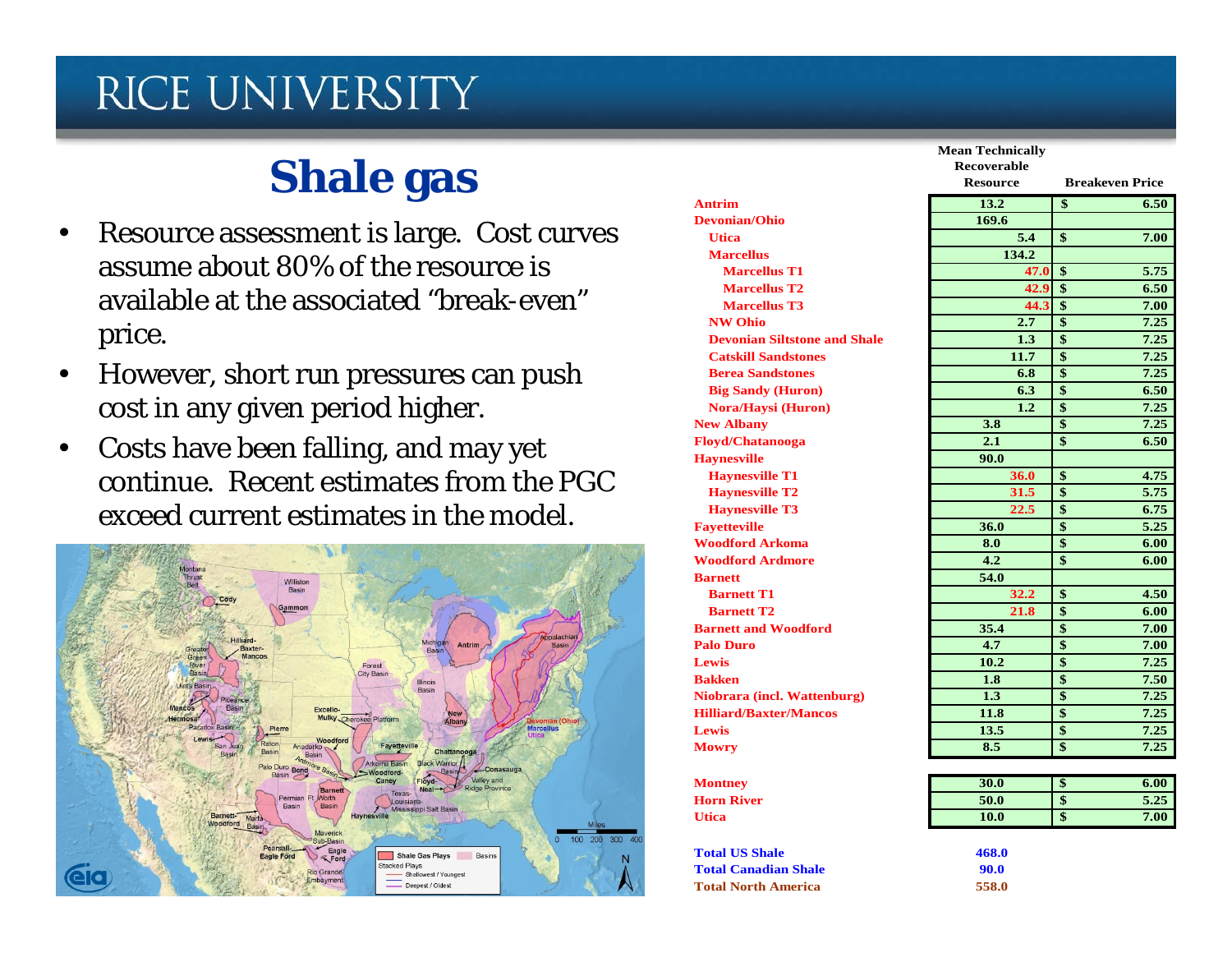#### **Shale Production**

- Strongest shale production is in Barnett.
- There is strong growth in the Marcellus, Fayetteville, and Haynesville shales in particular, with modest growth in several others.

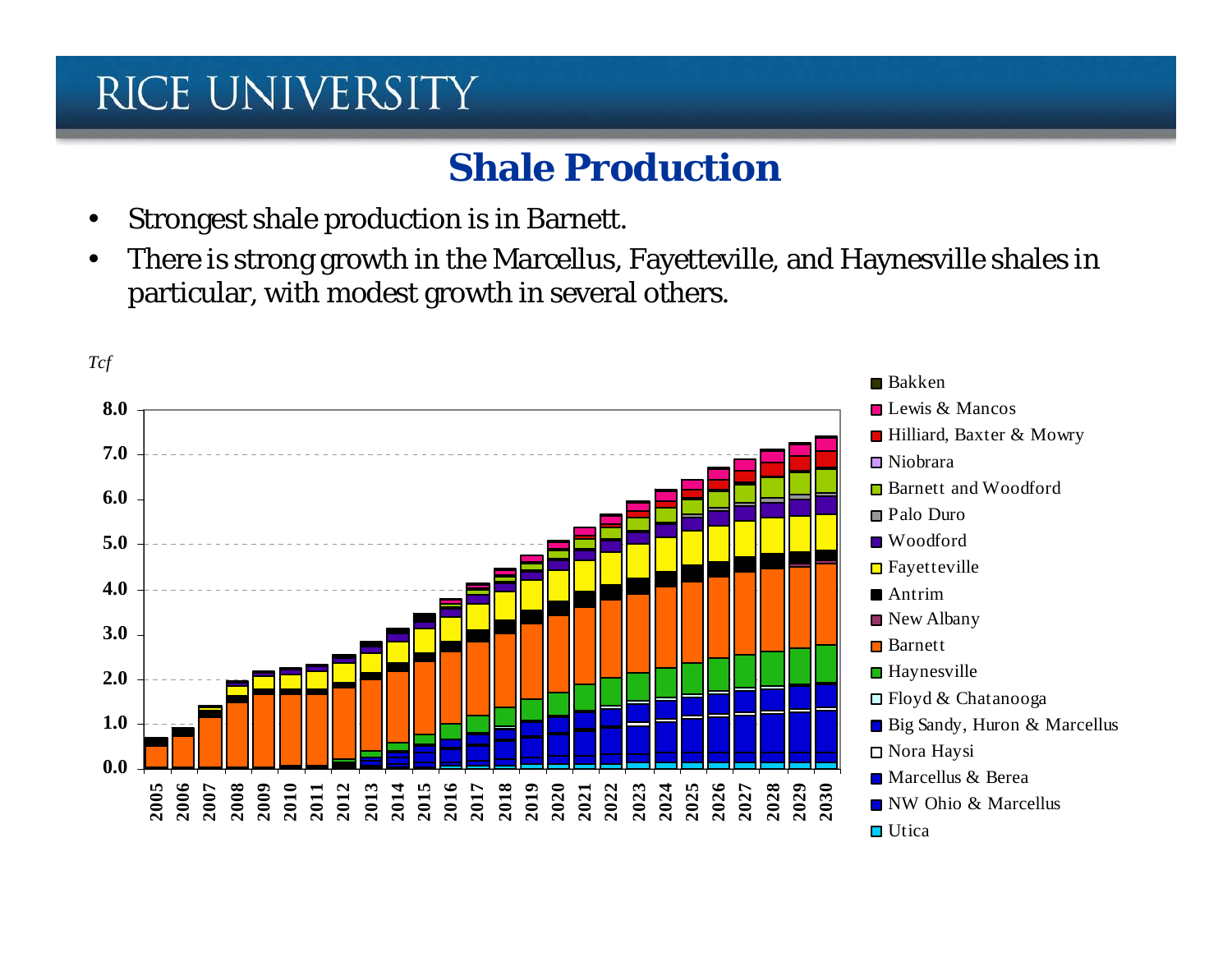#### **LNG Imports to the US**

• Growth out of 2008 but stagnant from 2011-early 2020s. Low annual load factors on LNG regas facilities.

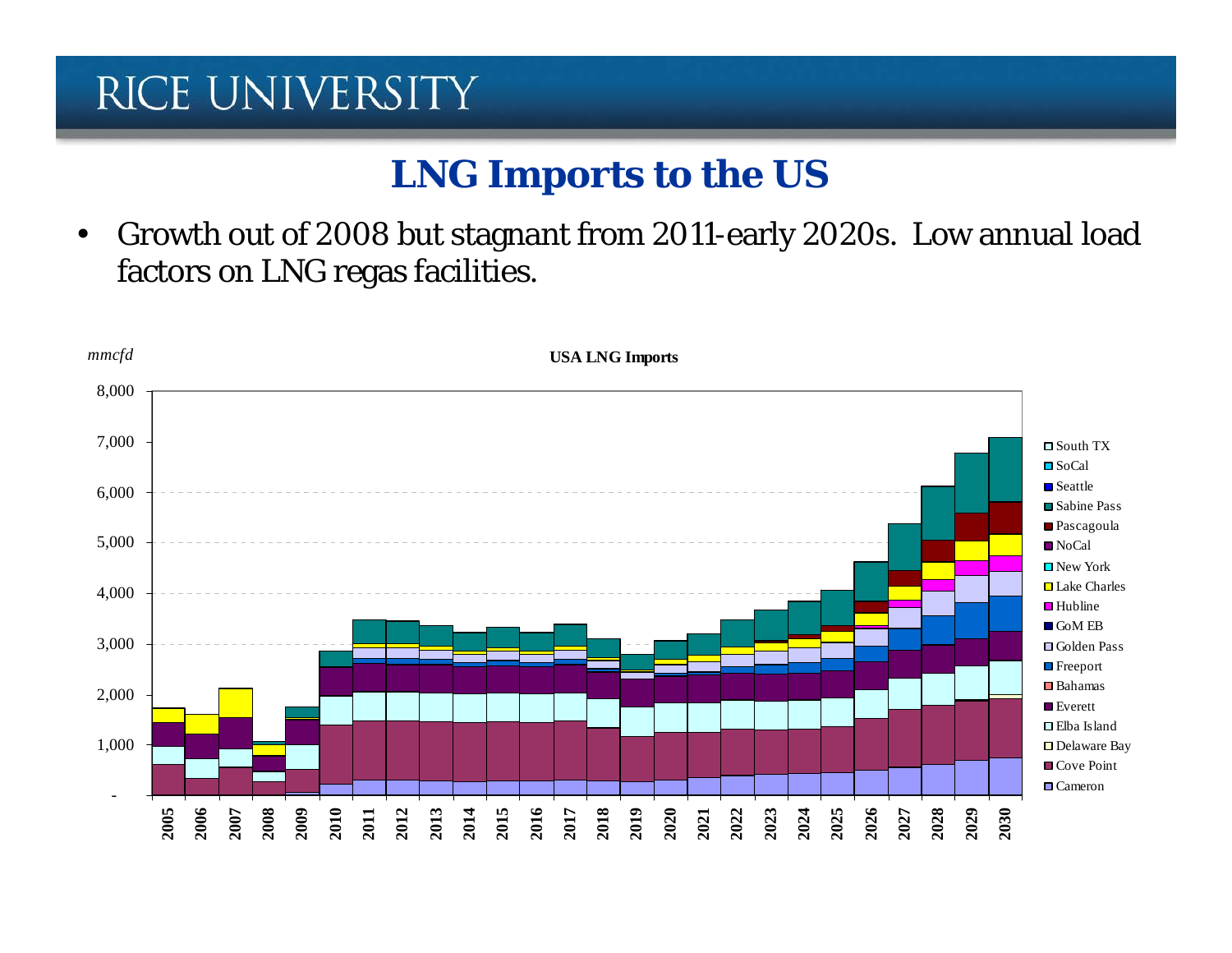#### **Global Gas Trade: LNG vs. Pipeline**

- LNG growth is strong, reaching about 50% of total international natural gas trade by the late 2020s.
	- This date moves under different scenarios, but the pace of growth in LNG is generally stronger than pipeline trade.

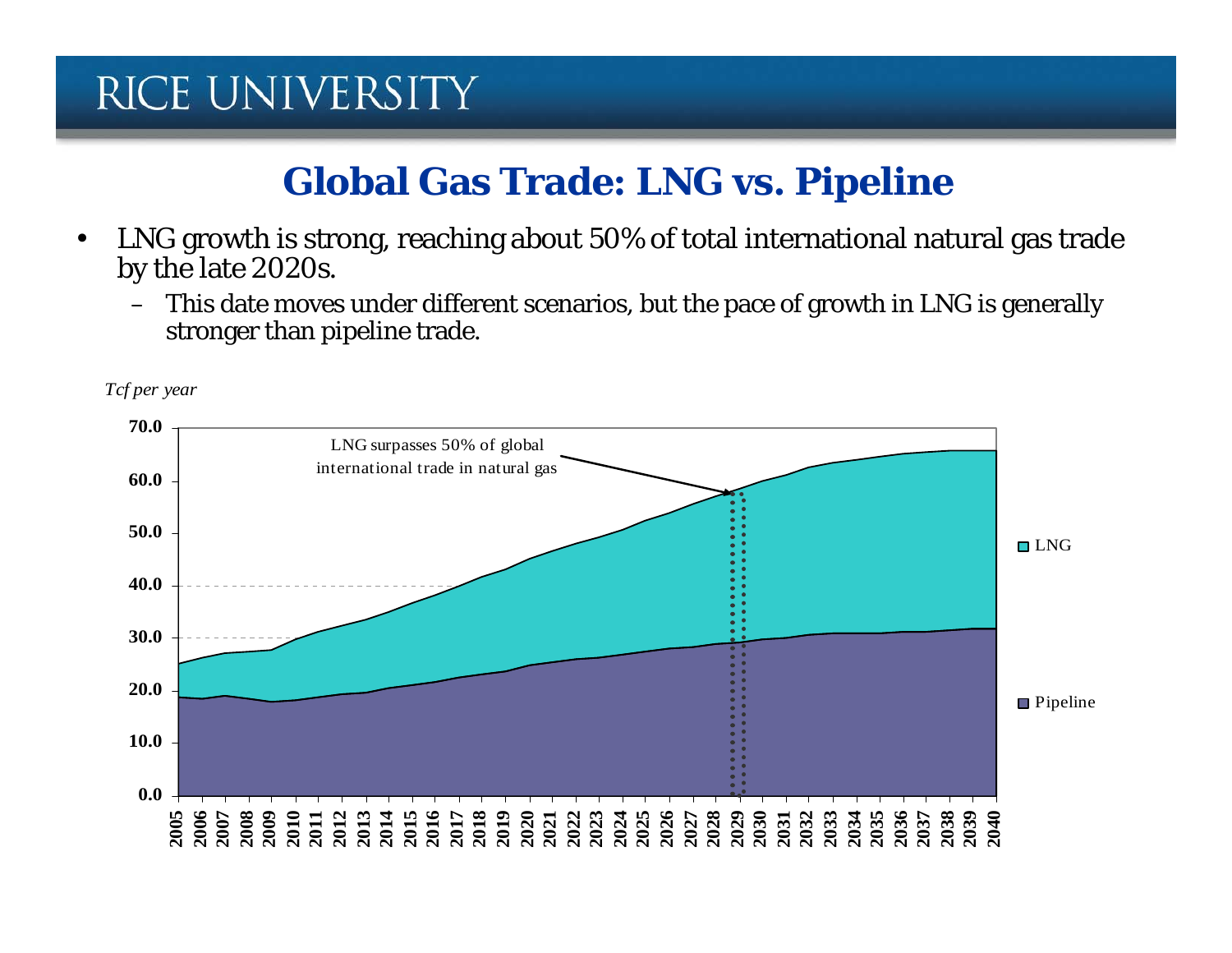#### **Economic Growth**

• Current economic and financial crisis is incorporated. We use the IMF June '09 outlook for growth through 2014 for all countries. Beyond 2014, growth is governed by a model of conditional convergence.



**USA**

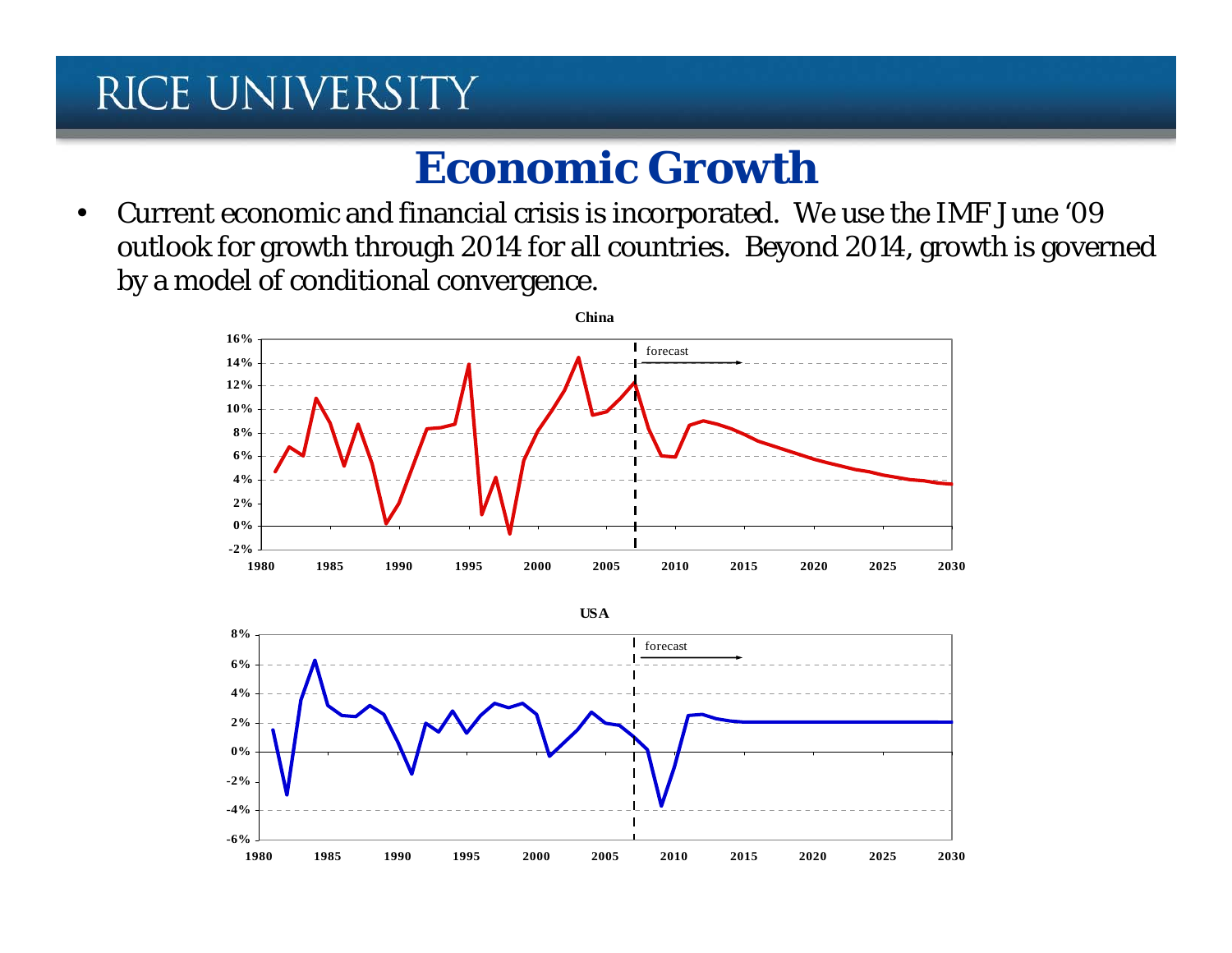# **Industrial gas demand**

- Will incorporate model of industrial output to capture extent of relocation… the "carbon leakage" issue. Key question, what load is "exportable"?
	- Data Sources: UN trade data (Comtrade Database) and IEA Energy Balances

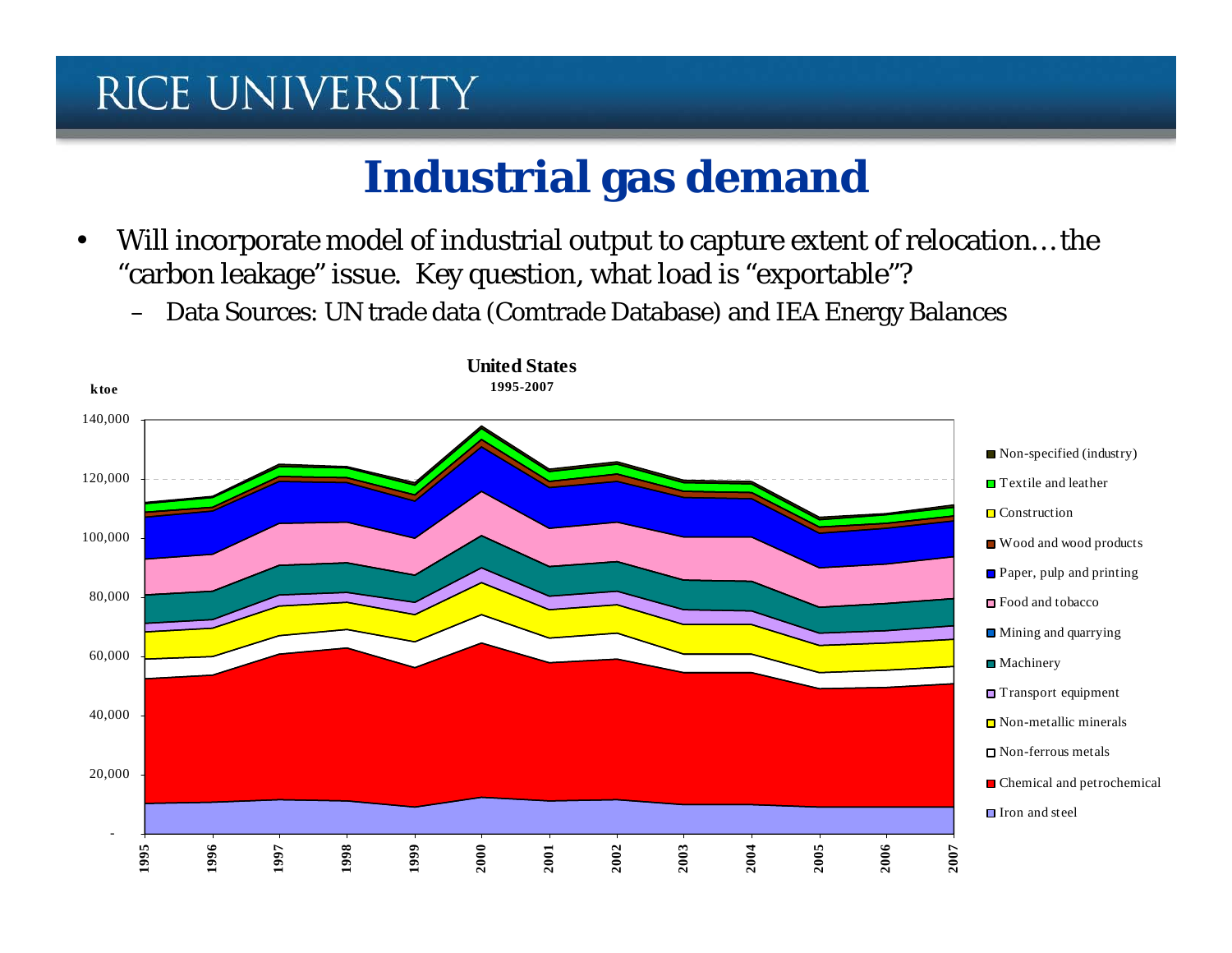# **Industrial gas demand (cont.)**

- Where will load go?
	- We are analyzing the trade databases to discern any changes in the flow of trade in gasintensive industries.